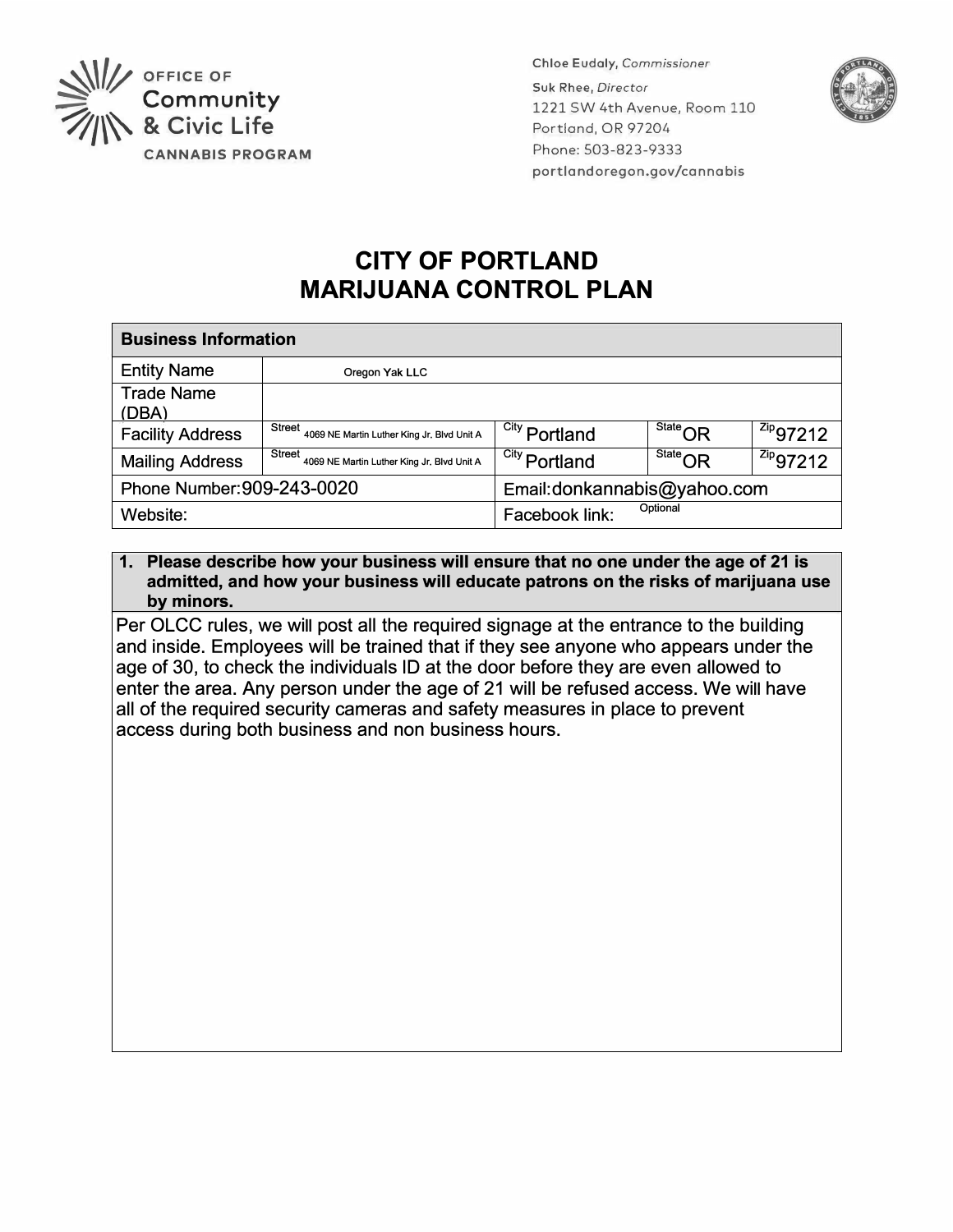### **2. Please describe how your business will prevent cannabis products from being consumed around or near your business.**

We will have all the necessary signage around the building outlining the 'no consumption on site' policy. Security cameras will provide coverage all around the building and staff will be trained to remain hyper vigilant while working.

#### **3. Please describe how your business will prevent and address potential negative impacts to neighborhood livability such as noise, parking, garbage, or loitering from your patrons.**

In terms of prevention, we will have state of the art surveillance equipment to make sure all rules and regulations are being followed and make sure no disruptive behaviors impact our surrounding areas.

We will not allow loitering. We will have garbage receptacles in the building.